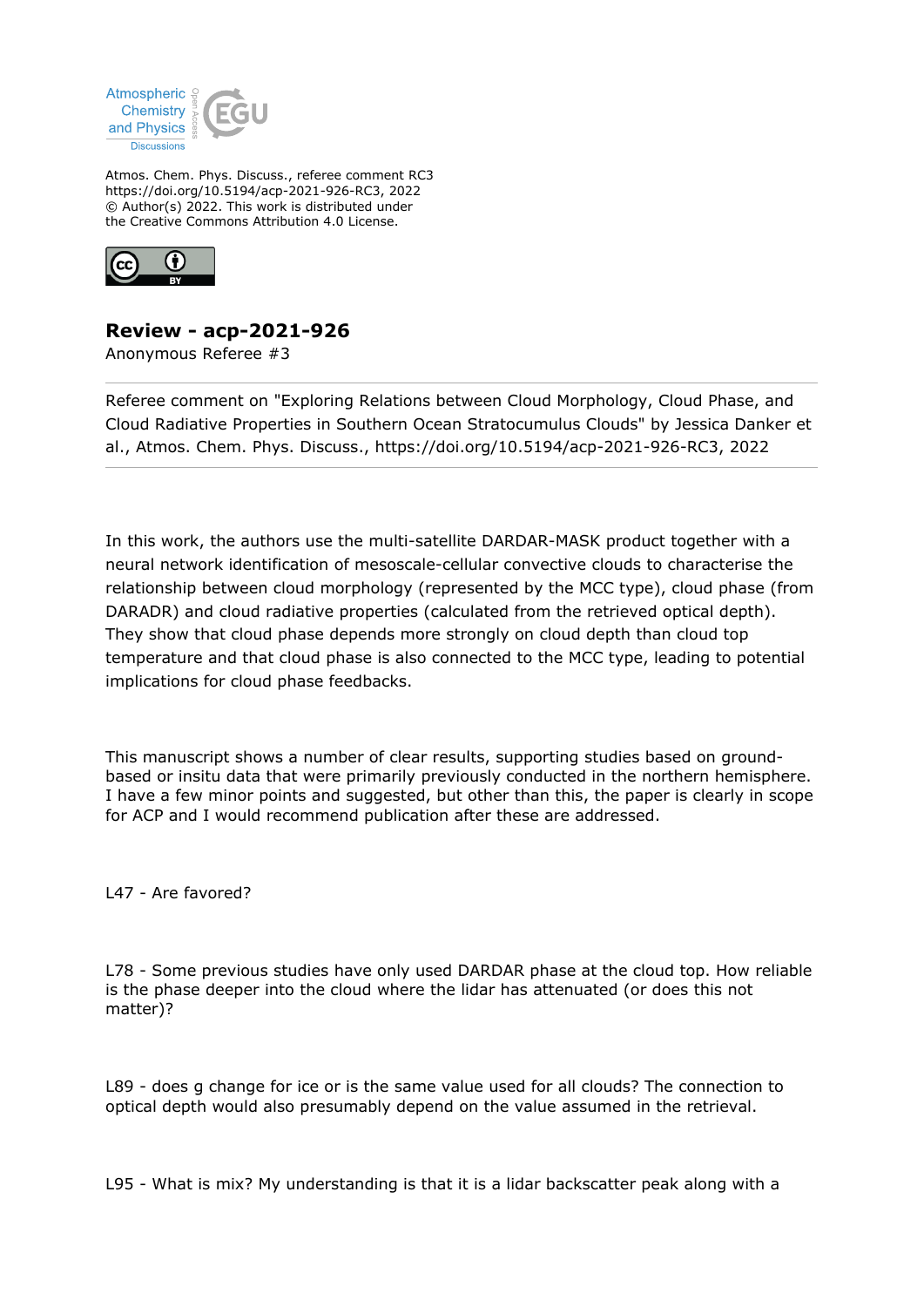radar return. Is it possible that this is not actually mixed phase cloud, but perhaps precipitation (or just large liquid water droplets)?

L107 - Presumably Ice only is also a vertical 'phase' that occurs - or is that excluded?

L121 - Is there an example of this? I would have thought the MODIS CTT might be a better option, as at least for these low clouds, MODIS is actually observing the temperature, rather than reconstructing it from the p-T relationship in ERA5? Is the uncertainty perhaps due to cloud phase errors?

L165 - I am not sure what is going on here. The paragraph suggests that Mulmenstadt et al find more precipitating clouds the the current study, but also that they rarely find precipitating clouds (although more often than this study). Is it clear why these studies disagree given they both use very similar data)?

Fig. 3 - When the circles overlap (particularly on the top right), it can be difficult to see how they change. It also makes it difficult to determine how the mean phase fraction changes too, as the central points are black for both mixed and liquid.

L254 - 'could be related to' - you have the data to show if this is the case I think? This paragraph jumps about a bit between potential explanations and new results, it might be easer re-ordered slightly (although I leave that to the authors discretion).

L285 - the decrease in mixed fraction for the observed mixed fraction - this sentence is a bit confusing. It might be useful to be more explicit about which direction the mixed phase fraction is changing with temperature (and which bit you are considering here).

Fig. 4 - L291 states that there is not a higher mixed phase fraction is open than closed MCC clouds. This figure appears to demonstrate that the opposite is the case, and that there is a considerably higher mixed phase fraction in closed MCC, once latitude and CTT are accounted for (if I am reading it correctly)? Is it possible that Fig. 3 shows little difference because it is not stratifying by the correct variables?

Fig. 5 - Given you need several levels to identify a liquid phase top, but the cloud must have a CBH above 780m. Similarly, presumably at least one cloudsat layer outside the clutter is required - does that also set a minimum useful CTH? Might this contribute to the sharp shift in cloud phase for the thinnest clouds (CTH <1km)?